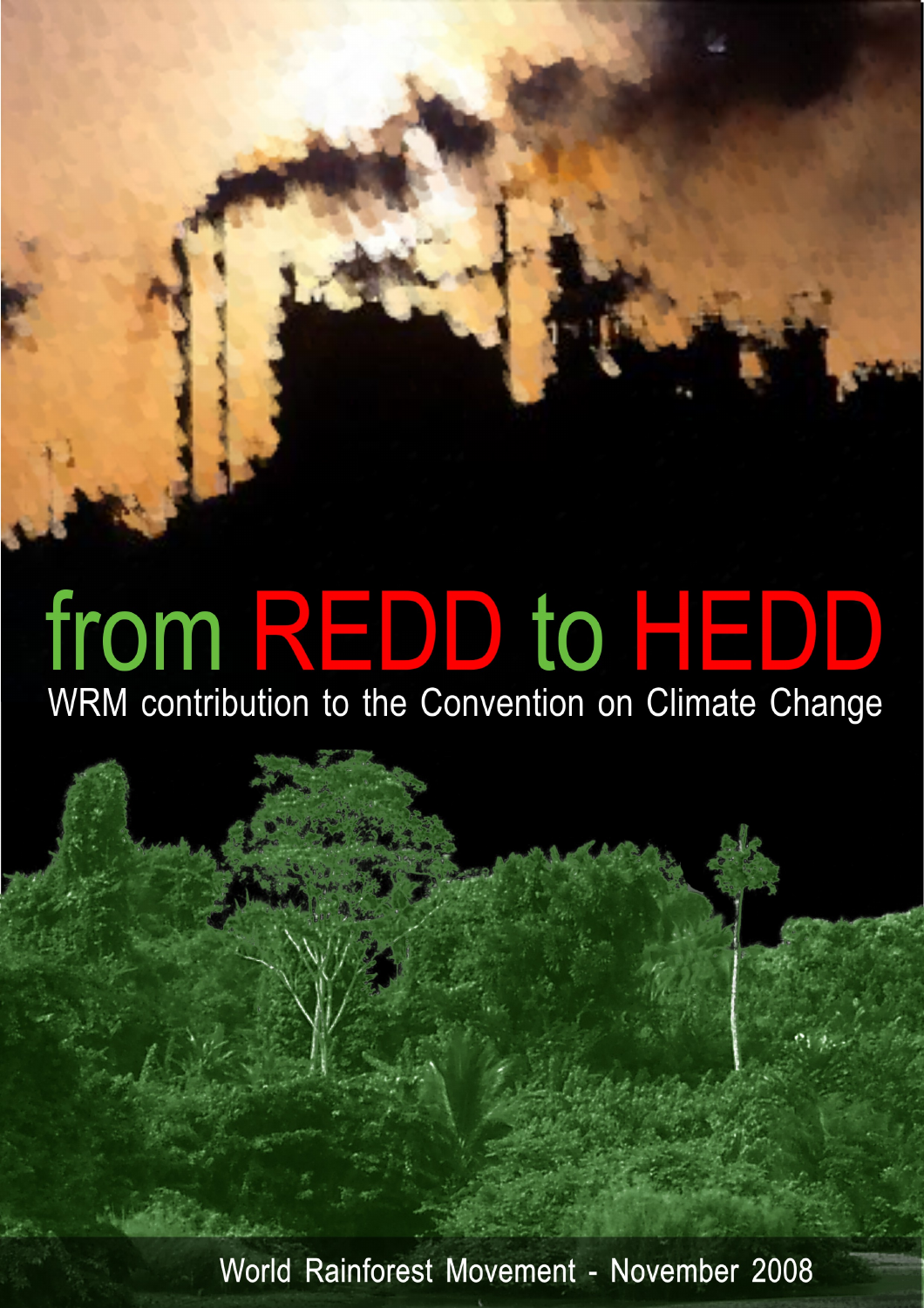## **From REDD to HEDD**

### **WRM contribution to the Convention on Climate Change**

November 2008

Forests, everyone knows, are good for the climate – which makes it all the more important that governments and international community should work to protect them.

But many current efforts to link forest conservation with climate change mitigation are sadly confused. It is important that parties to the UN Convention on Climate Change understand why.

The trouble begins with a misunderstanding of deforestation's role in causing climate change. It is often asserted that because deforestation is responsible for 20% of greenhouse gas emissions, it is also responsible for 20% of climate change. The implication is clear: other things being equal, 20% of the world's climate change mitigation efforts should go toward trying to halt deforestation.

However, the argument is invalid. Deforestation is not only less responsible for climate change than the burning of fossil fuels; it is also related to climate change in a very different way. Even if 20% of the carbon dioxide being emitted today does indeed come from deforestation, it does not follow that deforestation is 20% responsible for climate change. The carbon dioxide molecules resulting from deforestation may be chemically identical to those coming from burning of fossil fuels, but the two are *climatologically* different. Carbon released from deforestation does not increase the total amount of carbon being exchanged among the atmosphere, the oceans, soils, forests, and so on. Carbon released from fossil fuels, on the other hand, does increase this above-ground carbon pool – adding to the difficulty of keeping excess carbon dioxide out of the atmosphere.

And if not all CO2 emissions are the same, neither are emissions from different types of deforestation and forest degradation. Deforestation caused by monoculture plantation industries that clear forest to plant eucalyptus or oil palm or soya beans upsets the carbon balance between vegetation and the atmosphere for a long time due to its deep, industrial-scale undermining of the land's capability to grow back forest. The ecosystem is wrecked –water, soil, biodiversity – and local knowledge about how to care for and regrow the forest is often destroyed. Any "deforestation" caused by, for example, the temporary conversion of secondary forest to swidden fields by a group such as the Karen of Southeast Asia is different and less lasting. Such swidden fields are *designed* to regrow to forest after a space of some years. With enough land and respect for land rights, "deforestation" in one place is balanced by regrowth in another. This type of "deforestation" is, climatically speaking, different from industrial deforestation.

It is therefore crucial for parties to the Convention on Climate Change both not to confuse fossil carbon with biotic carbon and not to confuse industrial deforestation with "vernacular" deforestation. Otherwise they are likely, in the name of "climate change mitigation", to step up their assault on the most vulnerable – indigenous peoples,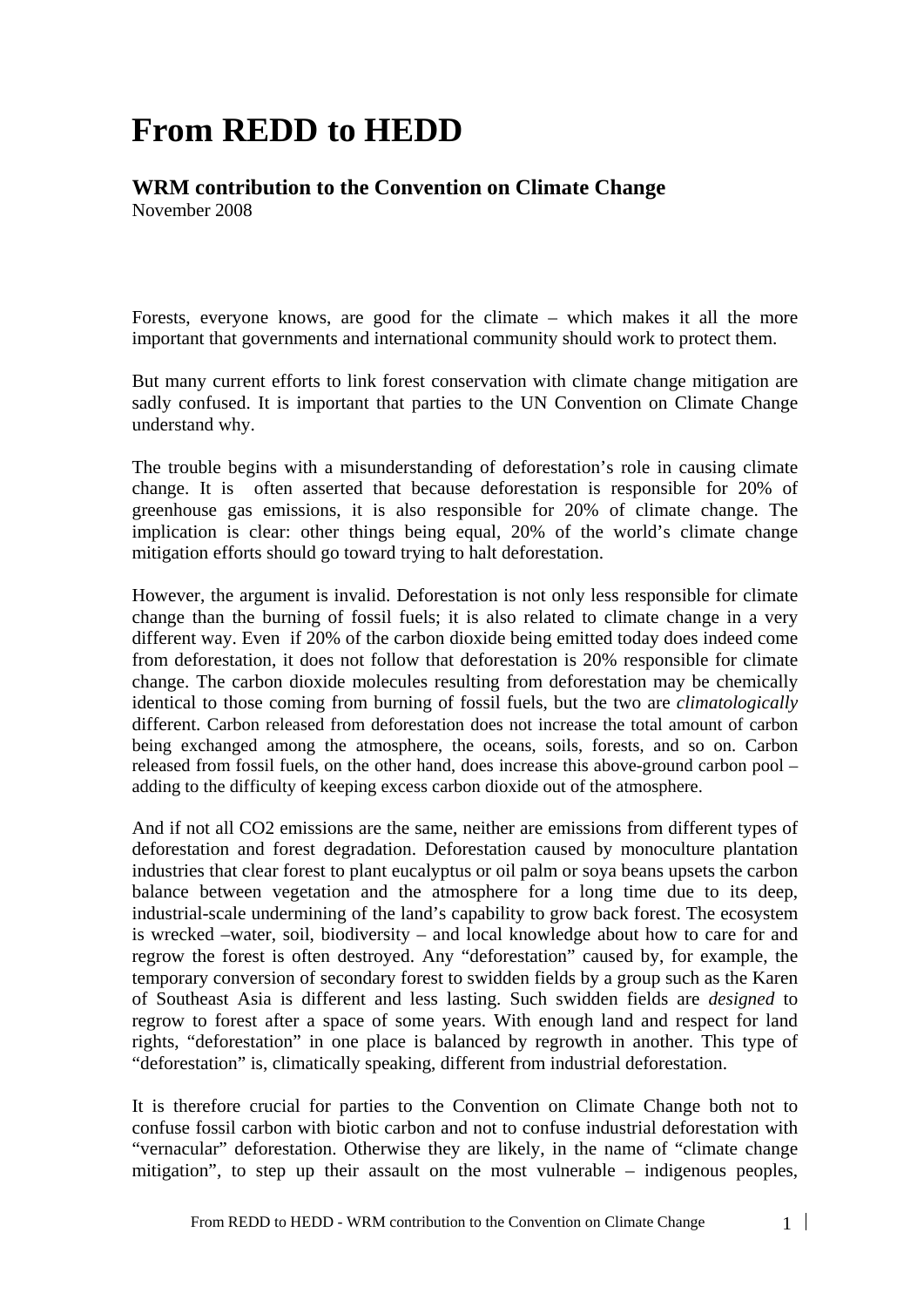smallholders depending on the forest, etc. –while letting off comparatively lightly fossil fuel industries, plantation companies, and other industrial deforesters.

This does not mean that deforestation is not contributing to climate change - far from it – but that it needs to be put in its true perspective if appropriate policies are to be adopted. Deforestation urgently needs to be halted for many social and environmental reasons, including – though not only– their role as carbon reservoirs.

To accomplish that aim, it is necessary first to identify clearly the causes of deforestation and to then find appropriate mechanisms for addressing each of them.

Unfortunately, instead of implementing those two steps, governments negotiating at the Convention on Climate Change have so far followed a different approach, hoping that money channeled from North to South will do the trick of preventing the release of carbon from deforestation. But will it?

#### **The REDD approach**

Under the Convention on Climate Change, the idea of addressing carbon emissions from forests was initially termed "avoided deforestation". It is important to note that the term used was "avoided", and not "avoiding". This is the starting point of the problem. While "avoiding deforestation" is what actually needs to be done in all countries, "avoided deforestation" means only that a country has deforested less than before, even if it continues to deforest. More importantly, it promises countries financial compensation for areas where deforestation was allegedly "avoided".

The concept later evolved to what is now termed REDD, which according to some means "Reducing Emissions from Deforestation in Developing Countries", while for others, it stands for "Reducing Emissions from Deforestation and Forest Degradation". The difference between the terms is that while the former is limited to deforestation, the latter also includes forest degradation. In terms of expected funding, the second REDD would therefore allow for the inclusion of more countries than the former.

The REDD discussions are immersed in a North-South diplomacy game in which:

- 1) The North blames the South for the emissions resulting from deforestation and the South generally fails to challenge the claim.
- 2) The South maintains that its "right to development" implies the need to "convert" its forests to productive activities – and the North generally fails to challenge the claim.

There are of course exceptions to the above, and many nuances to be added, but that is the main scenario, starting from which the diplomacy game becomes a financial game, where money channeled from the North to the South will reduce the "need" for deforestation without compromising the South's "right to development."

However, the two assumptions above need to be challenged:

1) In fact, Northern countries share much of the responsibility for deforestation in the South. In almost all cases of large-scale forest destruction there is a clear link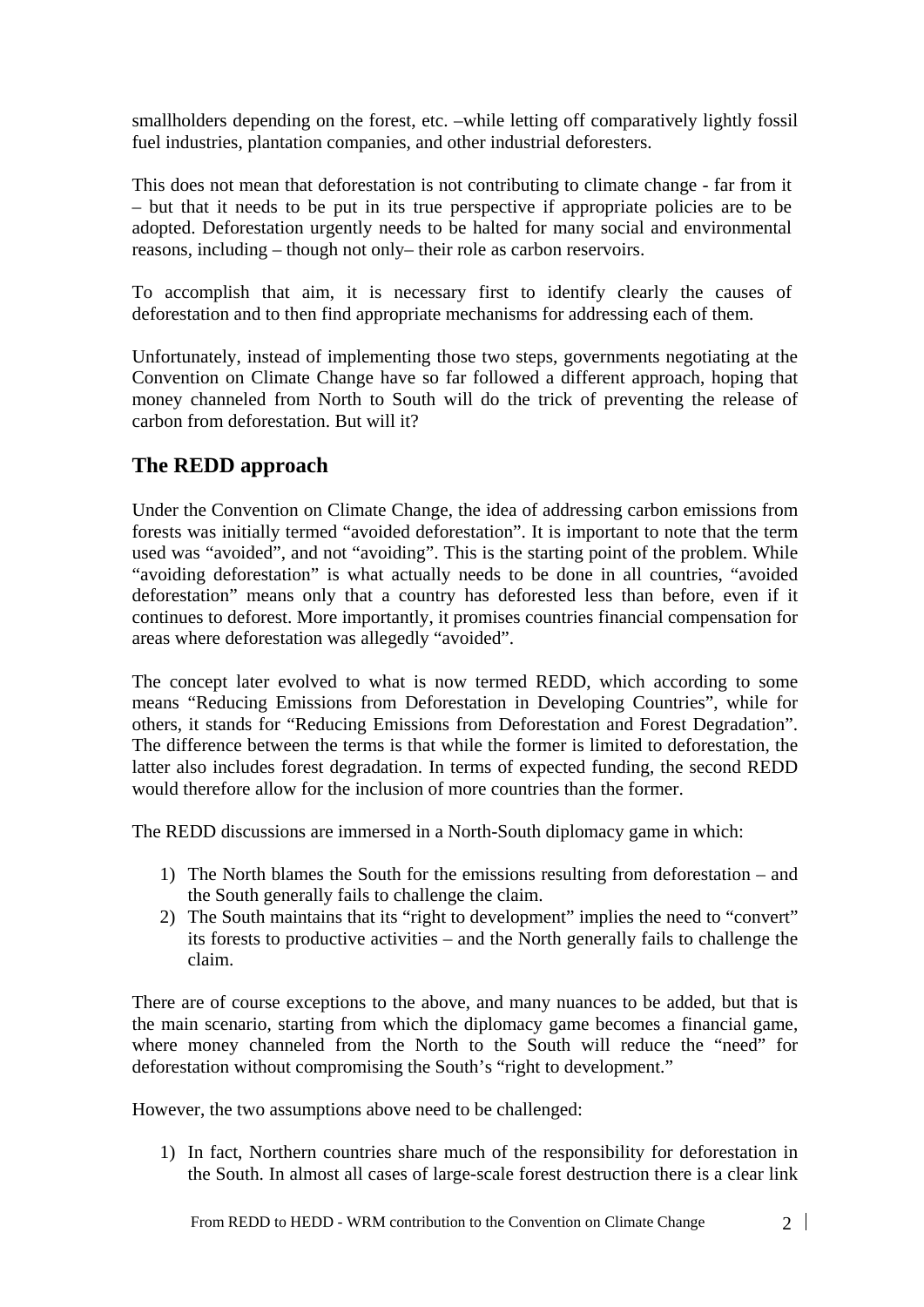to Northern corporations, Northern agencies or Northern consumption. Whether it is industrial logging, mining, oil exploitation, dams, industrial shrimp farming, agrofuels, oil palm, pulp and paper, Northern actors are either directly involved in or benefit from the products extracted from the areas deforested or degraded.

2) In fact, large-scale deforestation does *not* lead to development in the South, at least not in the sense of meeting the needs of the present while not compromising the ability of future generations to meet their own needs. What all the available evidence shows is that Southern forest destruction benefits the North and Southern elites, while increasing widespread dispossession and poverty in the South.

In addition, it should not be forgotten that Northern countries are the ones most responsible for climate change, both through their past and current levels of greenhouse gas emissions at home as well as through their past and present responsibility over emissions in the South.

One of the problems of the REDD discussion is that by focusing on 20% of the emissions (deforestation), it is keeping the most important 80% out of sight. Deforestation is of course part of the problem, but the main issue still lies in the fossil fuel emissions that are destroying the Earth's climate. Fossil fuel emissions are not only greater in volume but also different in kind (see "The two carbons" below), impacting much more heavily on climate change. While it is certainly true that Northern countries are to blame for climate change, this does not imply that they can pay their way out of their responsibility through funding for "reducing" deforestation and even worse, through a forest-related carbon market mechanism that enables them to "offset" their fossil fuel emissions elsewhere.

In relation to the last point, it is important to highlight that the current negotiations on REDD involve two main approaches for channeling funds to countries that can prove that they have "avoided" or "reduced" deforestation: a grant mechanism or a carbon market mechanism. While both mechanisms have their drawbacks, it is necessary to explain why the latter is useless from a climate perspective.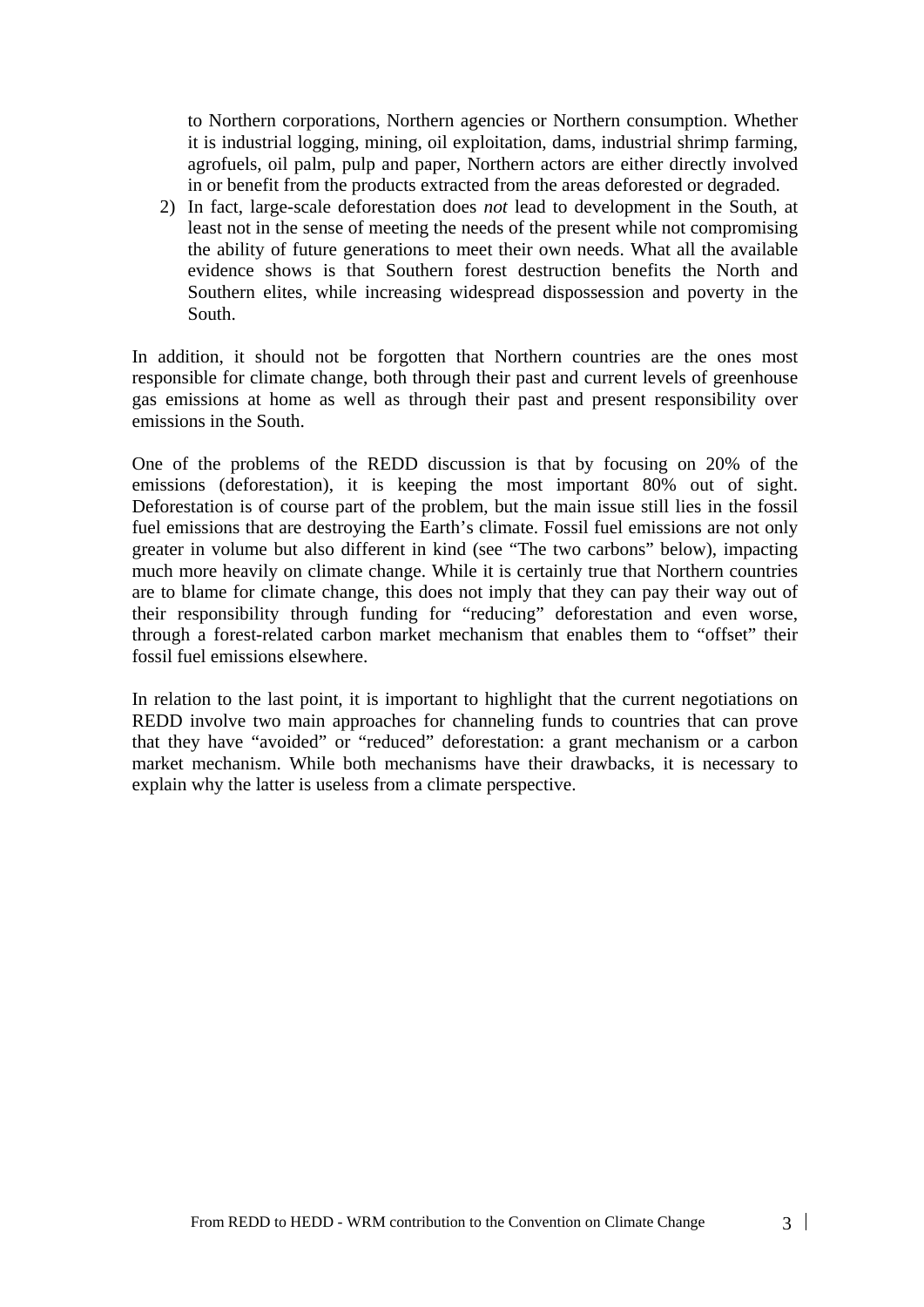#### **BOX: The two carbons**

Carbon trading involving forests is based on the premise that carbon is carbon, and that the carbon released from deforestation is the same as the carbon released from burning fossil fuels. This is simply not true.

The carbon released through the use of fossil fuels (coal, oil and natural gas) has not been part of the functioning of the biosphere for millions of years. Once fossil fuels are extracted and burnt, that carbon – which until then had been safely stored underground – is released, thereby increasing the aboveground carbon stock. Once released, that carbon cannot be returned to its original storage place and the more is extracted, the more the total amount of carbon in the biosphere is increased.

The release of carbon resulting from deforestation is a totally different matter. This carbon is part of the normal functioning of the biosphere and therefore, though deforestation increases the concentration of carbon dioxide in the atmosphere – thereby contributing to the greenhouse effect – it does not result in a net increase of the aboveground carbon stock.

It is clear from the above that a REDD mechanism based on a carbon market would result in a constant net increase in the amount of carbon in the biosphere, because it would allow Northern countries to "compensate" for their fossil fuelrelated carbon emissions by paying Southern countries for "avoiding" the deforestation of an area of forest containing the same amount of carbon as the one released from fossil fuels. The result would be a fake "carbon neutrality", which would be put forward as a justification for avoiding the pressing need for cutting fossil fuel emissions.

The alarmingly frequent news of ice quickly melting in the Arctic and from an increasing number of glaciers throughout the world support recent claims that emissions in the North need to be cut drastically (90%) in order to avoid the global temperature to rise more than 2ºC as compared to pre-industrial levels. If the temperature were to rise more than that, runaway climate change would become irreversible. As environmental writer George Monbiot clearly explains, "Even if, through carbon offset schemes carried out in developing countries, every poor nation on the planet became carbon-free, we would still have to cut most of the carbon we produce at home. Buying and selling carbon offsets is like pushing the food around on your plate to create the impression that you have eaten it."

In the present climate change context, the conclusion is that a carbon market-based REDD must be opposed on the grounds that it will lead to an increase in fossil fuel emissions, thus aggravating climate change.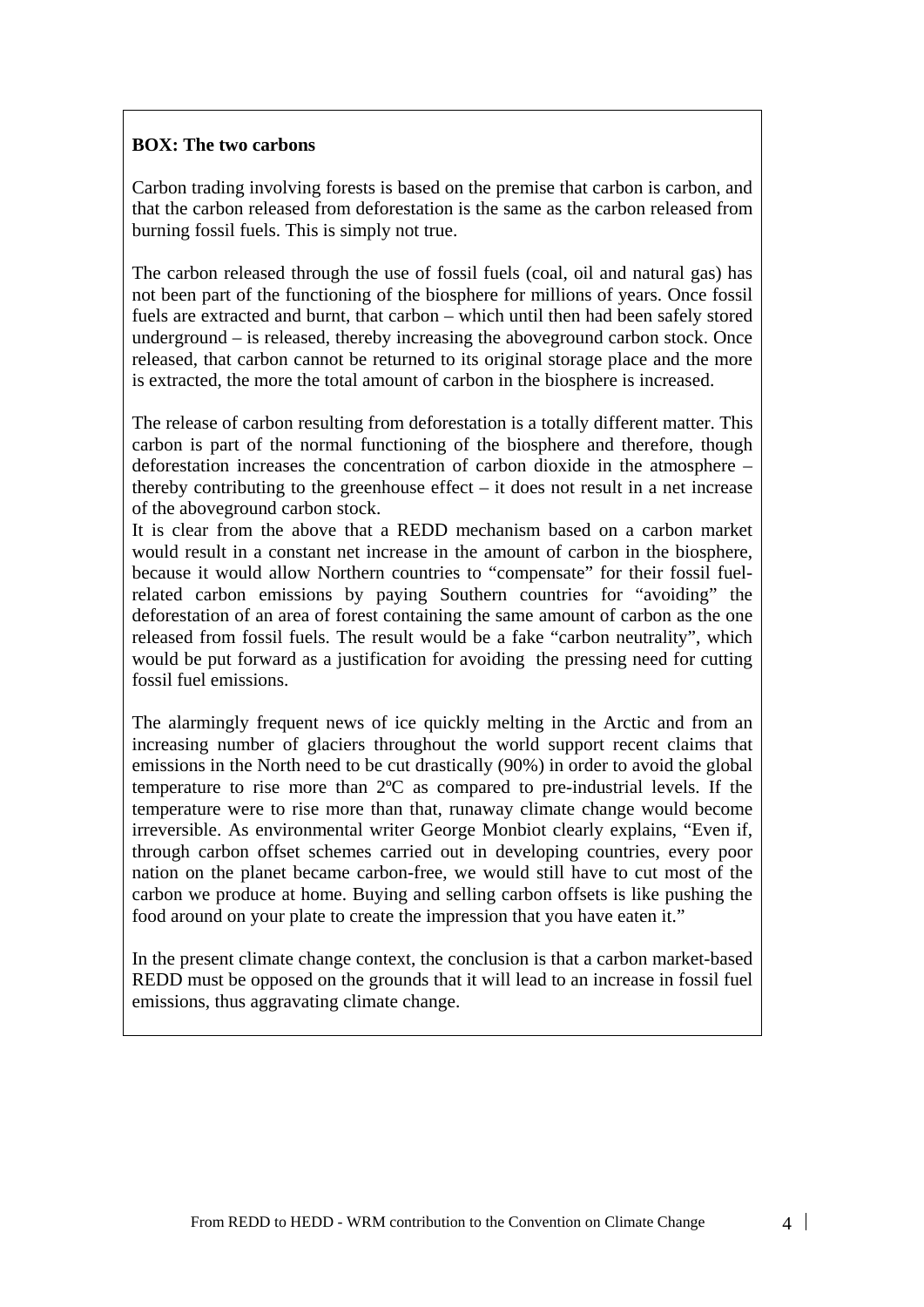#### **Can money save the forests?**

The second approach to  $REDD - a$  grant mechanism – would imply that Northern governments acknowledge their responsibility over climate change and are willing to assist Southern countries in conserving their forests, thereby avoiding the release of the carbon contained therein. At least from a climate perspective, this approach would make sense if accompanied at the same time - by substantial reductions of fossil fuel-related emissions in the North.

The mechanism gives rise, however, to a number of questions, among which are the following: Where would the money go? Who would receive it? Under what conditions?

The most appealing approach would be to grant indigenous or traditional forest communities money for the forest conservation that they are already carrying out.

The problem is that REDD money is not aimed at that type of situation, because its objective is to reduce emissions from deforestation. That implies a scenario where, unless money is made available, the forest will be destroyed.

If REDD were to be implemented, some showcase projects would provide funding to forest communities – which would be used as publicity for promoting REDD and as a way of dividing NGOs, Indigenous Peoples' Organizations and community groups. But these would be the exception to the rule. Most REDD money would go  $-$  by definition - for "avoiding" the deforestation that would occur if no funding were made available.

This type of REDD would imply:

- 1) That no money would be channeled to countries with no deforestation.
- 2) That communities that are not actively destroying the forest would not be eligible for REDD funding.

The above would result in a number of perverse consequences:

- 1) Countries with a good record of forest conservation would receive nothing.
- 2) REDD might encourage countries to deforest in order to be eligible for funding in the future.
- 3) Those most responsible for deforestation (governments and corporations) would be the main beneficiaries of REDD, because they are the ones that could actually –if adequately paid- avoid the deforestation they are responsible for.
- 4) Money would be made available if deforestation is simply "reduced" and not stopped, which could mean, for instance, that a country could be paid for destroying "only" 1 million instead of 2 million hectares of forest.
- 5) REDD money could assist governments and large conservation organizations to deprive local communities of their right to use their forests.
- 6) Deforestation "avoided" one year –and paid for could occur during the following years.

To make matters worse, the definition of "forest" adopted by the Climate Change Convention includes tree plantations as such, which means that monoculture tree plantations – eucalyptus, pines, acacias, oil palm and others - would be counted as forests and their further expansion over real forests could be even subsidized through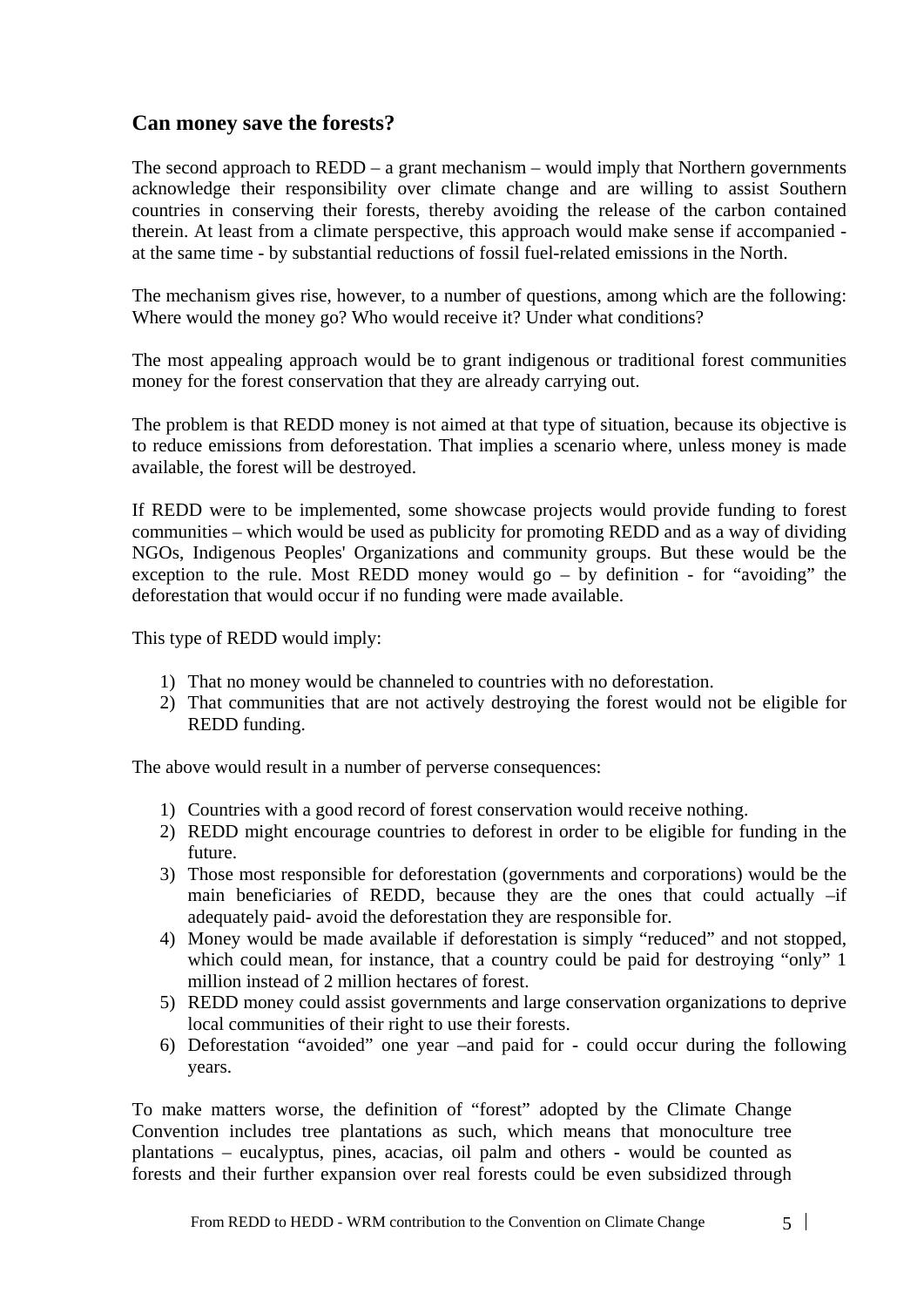REDD money. In all cases, massive conversion of forests to tree plantations would not even be counted as deforestation because – according to the definition - the area would still be covered by (a different type of) "forest".

#### **The need for a broader approach**

Everyone agrees – at least in theory - that large-scale deforestation needs to be stopped, not only to avoid carbon emissions but also to regulate climate and the water cycle, to conserve biodiversity and soils, and to ensure the rights and livelihoods of forestdependent peoples. The question lies less in the "why" than in the "how".

As explained above, the REDD approach – be it grant or market related - has a number of drawbacks. At the same time, it is implicitly based on the assumption that it is markets – and not governments - that decide on the fate of the forests. Without denying the importance of markets, the fact is that the opposite is much nearer to the truth. It is governments – both Southern and Northern - that establish the conditions, through policies, laws and regulations, that result in either forest destruction or in forest conservation.

The principal approach to forest conservation should therefore lie in government policies and commitments for halting –not just "reducing"- deforestation. Such policies and commitments should be put in place by ALL governments, North and South. Given the inability shown until now by governments and international UN bodies to undertake such a programme, it is essential that peoples' organizations – in North and South become involved in making sure that commitments for halting deforestation are implemented in a socially just manner by all governments. It should be ensured that:

1) Northern governments:

Identify their own role in forest destruction in the South (the direct and underlying causes of forest loss) and take measures for addressing them.

- Prevent corporations headquartered in their own countries (in the production, trade and financial sectors alike) from carrying out activities that result in forest destruction in the South.

Prevent bilateral and multilateral institutions (e.g. bilateral agencies, World Bank, IMF, regional banks) from promoting forest destruction.

Ban the import of all types of goods – ranging from timber to agrofuels, from aluminium to oil, from shrimps to pulp- produced at the expense of forests.

Ban deforestation in their own countries

2) Southern governments:

Identify and address the direct and underlying causes of deforestation.

- Ensure the legal recognition of forest and forest-dependent peoples' rights to use their forest lands, including their right to continue their traditional forest management systems (e.g. rotational use of forest lands for providing to their needs).

Promote community forest management systems supported by forest-dependent peoples